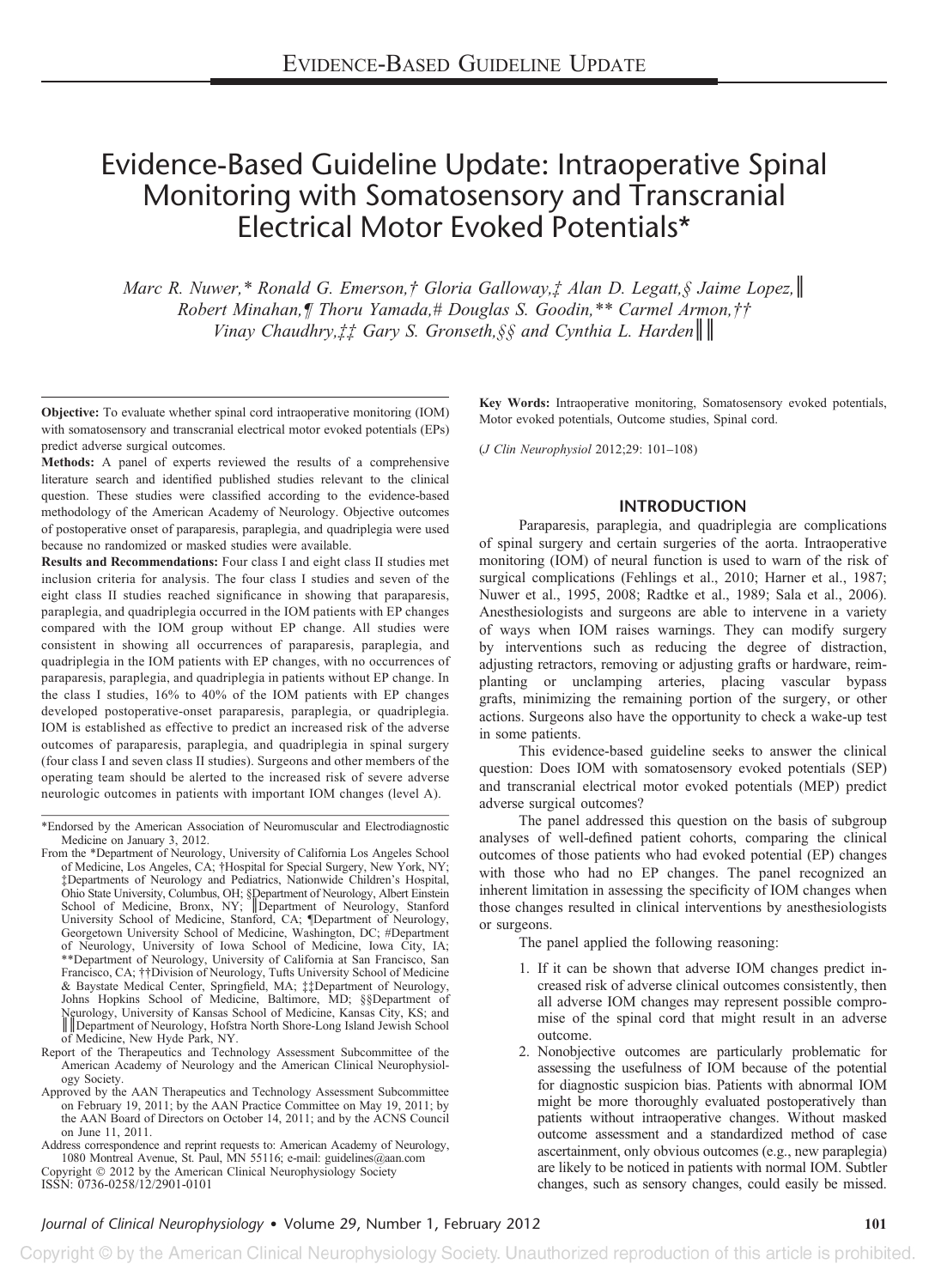This bias would tend to exaggerate the usefulness of IOM. Therefore, the only outcomes assessed were new paraparesis, paraplegia, and quadriplegia, as these neurologic deficits are more objective signs than are less-severe deficits.

## DESCRIPTION OF THE ANALYTIC PROCESS

Seven physician clinical neurophysiologists were appointed to write this guideline (MN, RE, GG, AL, JL, RM, TY) because of their expertise in spinal IOM. The panel members were appointed jointly by the Therapeutics and Technology Assessment Subcommittee (see appendixes 1 and 2) of the American Academy of Neurology (AAN) and the American Clinical Neurophysiology Society (ACNS). Five additional panel members (DG, CA, VC, GG, CH) served as methodology experts.

A research librarian performed literature searches of MED-LINE and EMBASE databases using the following keywords: "monitoring," "intraoperative," "evoked potentials," "paralysis," and "intraoperative complications." Additional articles were found from among the references cited in the reports reviewed. Each article was reviewed independently by at least two panel members. Appendix 3 presents the complete MEDLINE search strategy, and appendix 4 presents the complete EMBASE search strategy.

The panel elected to focus on the two most common current spinal cord IOM techniques. The SEP technique evaluated was ankle-wrist stimulation with neck-scalp recording. The MEP technique evaluated was transcranial electrical MEP with muscle recording.

Minimum size for study inclusion was 100 patients for orthopedic procedures and 20 patients for neurosurgical or cardiothoracic procedures. Different numbers were used because the rates of adverse neurologic outcomes are lower for orthopedic spine procedures compared with neurosurgical and cardiothoracic procedures.

A study was included if it represented a consecutive series of a representative group of patients, preferably prospective; if the IOM followed a protocol established in advance; if the IOM changes were identified in real time, before outcomes were known; and if the clinical outcomes of interest (paraparesis, paraplegia, and quadriplegia) were clearly reported. Reports were reviewed and scored independently by all content expert panelists. Those panelists discussed and resolved by consensus the methodology, results, relevance, and conclusions for a few reports for which there was initial panel discrepancy.

Next, these articles were rated using the AAN four-tiered (class I to class IV) classification of evidence scheme for rating diagnostic studies (appendix 5), and conclusions and recommendations were linked to the strength of the evidence (appendix 6). All articles that were rated class I or class II are listed in Table 1. The primary data evaluated were the results from a comparison of the group without EP changes with the group with EP changes in both the number of cases with new postoperative paraparesis, paraplegia, and quadriplegia and the number without these conditions. Descriptive statistics and Fisher's exact test were used for statistical analysis.

# ANALYSIS OF EVIDENCE

The search identified an initial set of 604 reports. Of those, 40 articles met inclusion criteria, but 28 were subsequently excluded because they contained class III or IV data; did not address the outcomes of paraparesis, paraplegia, or quadriplegia; primarily

assessed nerve roots instead of the spinal cord; or substantially relied on techniques beyond the scope of this guideline.

Twelve studies (Costa et al., 2007; Cunningham et al., 1987; Etz et al., 2006; Hilibrand et al., 2004; Jacobs et al., 2000; Khan et al., 2006; Langeloo et al., 2003; Lee et al., 2006; May et al., 1996; Pelosi et al., 2002; Sutter et al., 2007; Weinzierl et al., 2007) provide evidence to assess the role of IOM in the prediction of adverse outcomes (Table 1), four of which were class I (Costa et al., 2007; Cunningham et al., 1987; Sutter et al., 2007; Weinzierl et al., 2007). One class I study (Cunningham et al., 1987) found that no events of paraparesis, paraplegia, or quadriplegia occurred in 17 IOM patients without EP changes, but five of these adverse events occurred in 16 IOM patients with EP changes (31%) (Fisher's exact test,  $P = 0.0184$ ). In the second class I study (Sutter et al., 2007), no events of paraparesis, paraplegia, or quadriplegia occurred in 84 IOM patients without EP changes, but among 25 IOM patients with EP changes, four (16%) had adverse outcomes: one had paraplegia, one had quadriplegia, and two had worsening of preexisting paraparesis (Fisher's exact test,  $P = 0.00369$ ). In the third class I study (Costa et al., 2007), no events of paraparesis, paraplegia, or quadriplegia occurred in 45 IOM patients without EP changes, but two adverse events occurred in five IOM patients with EP changes (40%) (Fisher's exact test,  $P = 0.0158$ ). In the fourth class I study (Weinzierl et al., 2007), no events of paraparesis, paraplegia, or quadriplegia occurred in 49 IOM patients without EP changes, but eight adverse events occurred in 20 IOM patients with EP changes (40%) (Fisher's exact test,  $P = 0.000148$ ). Overall, events of paraparesis, paraplegia, or quadriplegia occurred in 16% to 40% of IOM patients with EP changes, but no adverse outcome events occurred in patients without an EP change.

The other eight articles were class II (Etz et al., 2006; Hilibrand et al., 2004; Jacobs et al., 2000; Khan et al., 2006; Langeloo et al., 2003; Lee et al., 2006; May et al., 1996; Pelosi et al., 2002). No events of paraparesis, paraplegia, or quadriplegia occurred in 108 of 1378 IOM patients without EP changes, whereas these severe adverse outcome events occurred in 1% to 100% in the 1 to 72 IOM patients with EP changes. Seven of these studies reached significance by Fisher's exact test ( $P < 0.05$ ) (Etz et al., 2006; Hilibrand et al., 2004; Jacobs et al., 2000; Khan et al., 2006; Lee et al., 2006; May et al., 1996; Pelosi et al., 2002).

All studies were consistent in that all paraparesis, paraplegia, and quadriplegia events occurred in the IOM patients with EP changes, and none occurred in the IOM patients without EP changes.

This assessment did not undertake to evaluate lesser degrees of motor impairment, which would underestimate the overall adverse outcome rate. It did not assess radiculopathy or similar complications of lumbar fusion.

The one prospective comparative study (Sala et al., 2006) of motor outcomes in patients with IOM versus those without IOM was excluded from this assessment because it used graded motor power changes rather than the presence of paraparesis, paraplegia, and quadriplegia as its outcome measure. That cohort study measured motor outcome and the decision to monitor, not whether the monitoring showed intraoperative changes. The study showed a significant positive relationship between decision to monitor and better motor outcome.

### **CONCLUSION**

IOM is established as effective to predict an increased risk of the adverse outcomes of paraparesis, paraplegia, and quadriplegia in spinal surgery (four class I and seven class II studies).

102 Copyright  $\odot$  2012 by the American Clinical Neurophysiology Society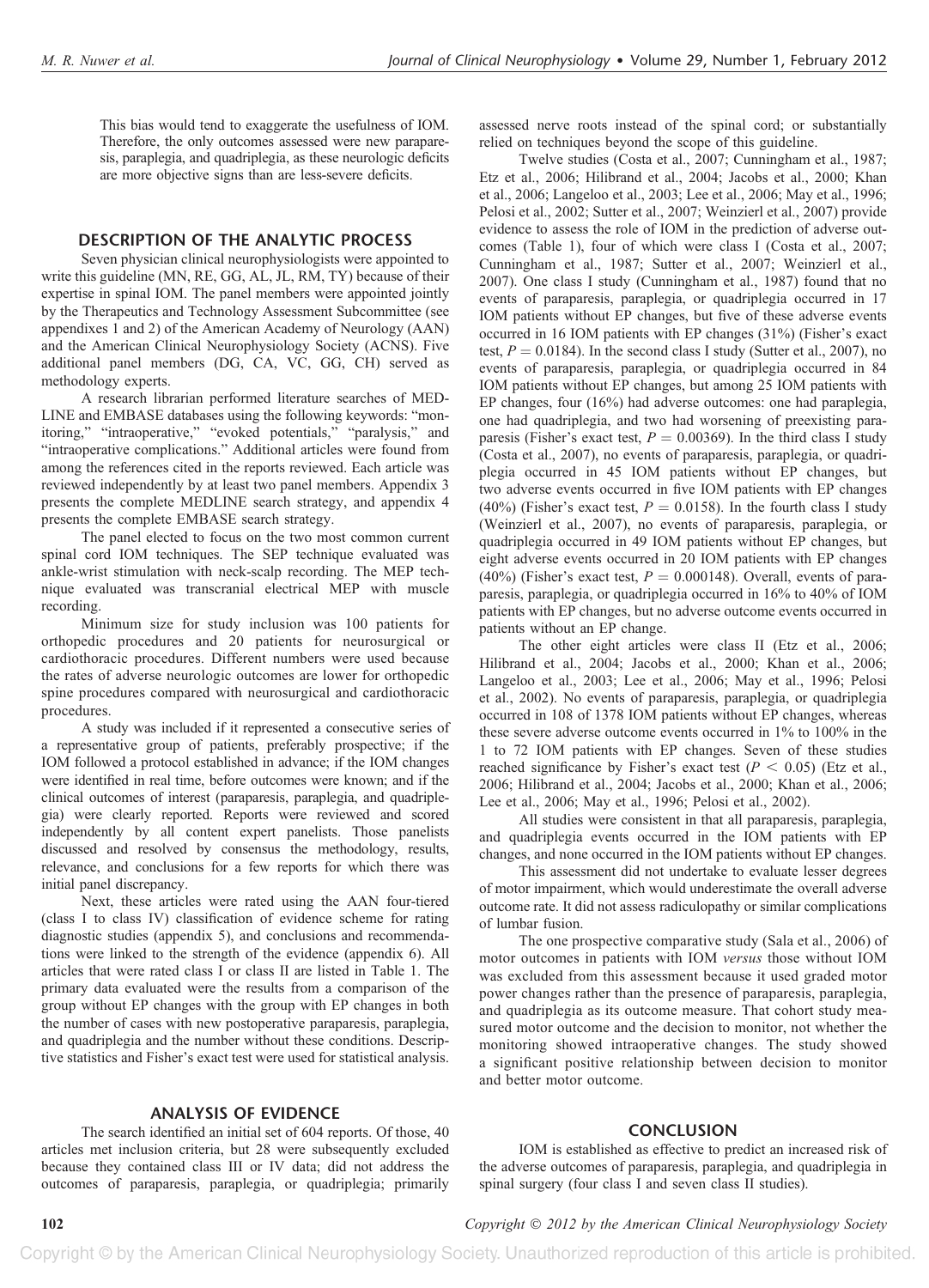| TABLE 1. Summary of Evidence |                                                                                                                                                                                                                                                                                                                                                                                                                                        |                                                                                                                                                                                                                                                                                                                                                       |                             |  |  |
|------------------------------|----------------------------------------------------------------------------------------------------------------------------------------------------------------------------------------------------------------------------------------------------------------------------------------------------------------------------------------------------------------------------------------------------------------------------------------|-------------------------------------------------------------------------------------------------------------------------------------------------------------------------------------------------------------------------------------------------------------------------------------------------------------------------------------------------------|-----------------------------|--|--|
| Reference                    | Methods: Study design, number of patients, type<br>of surgery, definition of intraoperative EP<br>abnormality                                                                                                                                                                                                                                                                                                                          | <b>Results</b>                                                                                                                                                                                                                                                                                                                                        | Class of<br><b>Evidence</b> |  |  |
| Pelosi et al., 2002          | 126 consecutive spinal orthopedic operations in 97 patients:<br>79 spinal deformity and 18 other spinal procedures<br>Preoperative deficits 76 intact and 21 with deficits<br>SEP criteria for change: $\geq$ 50% amplitude decrease or $\geq$ 10%<br>latency increase<br>MEP criteria for change: (a) during propofol maintenance<br>anesthesia $\geq 50\%$ amplitude drop; (b) otherwise loss of<br>response on 2 consecutive trials | EP monitoring in 124 operations in 95 patients,<br>orthopedic spinal surgery SEP in 122, MEP in 106<br>EP summary ( $n = 124$ )<br>No EP changes: 0/108<br>Yes EP changes: $1/16$ (6.3%)<br>Fisher's exact test: $P = 0.129$ (NS)                                                                                                                     | П                           |  |  |
| Hilibrand et al.,<br>2004    | Retrospective cohort study reviewing 427 consecutive<br>cervical spine procedures<br>EP criterion of change: $> 60\%$ amplitude decrease for<br>$\geq$ 10 mins                                                                                                                                                                                                                                                                         | SEP and MEP monitoring in 427 patients during<br>cervical spine surgery<br>EP summary ( $n = 427$ )<br>No EP change: 0/415<br>Yes EP change: 1/12 (8.3%)<br>Fisher's exact test: $P = 0.0281$                                                                                                                                                         | П                           |  |  |
| Jacobs et al., 2000          | 210 consecutive patients undergoing thoracoabdominal<br>aortic aneurysm repair CSF drainage used<br>Abnormal MEP: reduction of MEP amplitude to $\leq$ 25% of<br>baseline                                                                                                                                                                                                                                                              | MEP monitoring during 210 cases of thoracoabdominal<br>aortic aneurysm repair<br>MEP summary ( $n = 210$ ):<br>No EP change: 0/138<br>Yes EP change: 5/72 (1.4%)<br>Fisher's exact test: $P = 0.00541$                                                                                                                                                | П                           |  |  |
| Langeloo et al.,<br>2003     | Descriptive historic cohort study<br>132 patients undergoing corrective surgery for spinal<br>deformity<br>MEP criterion of change: $>80\%$ decrease in amplitude                                                                                                                                                                                                                                                                      | MEP monitoring during 132 cases of correction of<br>spinal deformity<br>MEP summary ( $n = 132$ ):<br>No EP change: 0/116<br>Yes EP change: 1/16 (6.2%)<br>Fisher's exact test: $P = 0.1212$ (NS)<br>Three additional cases of limited leg weakness, each<br>associated with EP changes, were not included here<br>as paraparesis-paraplegia outcomes | П                           |  |  |
| Cunningham<br>et al., 1987   | 33 consecutive patients undergoing surgical procedures for<br>lesions of the descending thoracic or thoracoabdominal<br>aorta prospectively evaluated<br>SEP changes criteria of change: persistent EP loss                                                                                                                                                                                                                            | SEP monitoring in 33 procedures on descending<br>thoracic or thoracoabdominal aorta<br>SEP summary $(n = 33)$ :<br>No EP change: 0/17<br>Yes EP change: 5/16 (31%)<br>Fisher's exact test: $P = 0.0184$                                                                                                                                               | I                           |  |  |
| May et al., 1996             | 191 patients undergoing cervical spine procedures<br>Median SEP monitored in all cases; ulnar and/or posterior<br>tibial SEP in 12 cases<br>SEP criterion for change: $>50\%$ amplitude reduction in<br>N20, occurring suddenly, persisting, without attributable<br>anesthetic or systemic cause                                                                                                                                      | SEP monitoring of upper-limb responses in 182 procedures II<br>SEP summary $(n = 182)$ :<br>No EP change: $0/149$<br>Yes EP change: $2/33$ (6.0%)<br>Fisher's exact test: $P = 0.032$                                                                                                                                                                 |                             |  |  |
| Khan et al., 2006            | Retrospective review for 508 patients who underwent<br>anterior cervical fusion with single-level or multilevel<br>corpectomies<br>EP change criteria: $>50\%$ amplitude decrease or $>10\%$<br>latency increase<br>Masking: Motor outcome determined without knowledge of<br>EP changes                                                                                                                                               | SEP monitoring in 508 cases of cervical spine corpectomy<br>surgery<br>SEP summary ( $n = 508$ ):<br>No EP change: 0/481<br>Yes EP change: 1/27 (3.7%)<br>Fisher's exact test: $P = 0.032$                                                                                                                                                            | П                           |  |  |

Copyright  $\odot$  2012 by the American Clinical Neurophysiology Society 103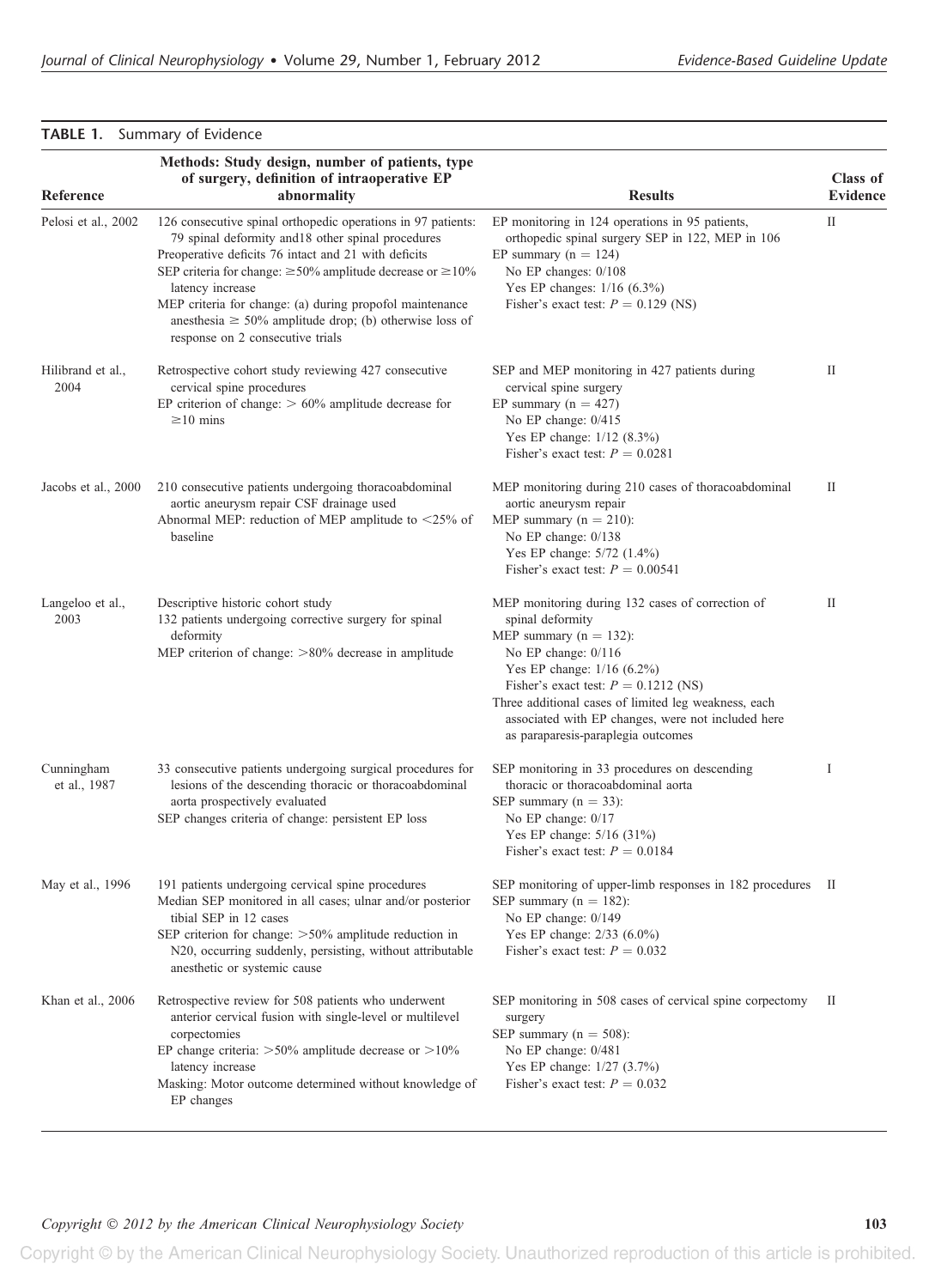| Reference                 | Methods: Study design, number of patients, type<br>of surgery, definition of intraoperative EP<br>abnormality                                                                                                                                                                                                                                                                | <b>Results</b>                                                                                                                                                                                                                                                                                                                 | Class of<br><b>Evidence</b> |
|---------------------------|------------------------------------------------------------------------------------------------------------------------------------------------------------------------------------------------------------------------------------------------------------------------------------------------------------------------------------------------------------------------------|--------------------------------------------------------------------------------------------------------------------------------------------------------------------------------------------------------------------------------------------------------------------------------------------------------------------------------|-----------------------------|
| Lee et al., 2006          | Retrospective review of 1445 patients who underwent<br>anterior cervical discectomy or corpectomy<br>573 single-level ACDFs, 375 multilevel ACDFs, 497<br>corpectomies<br>Criterion for change: $\geq 60\%$ amplitude decrease persisting at<br>least 10 mins                                                                                                                | MEP and SEP monitoring in 1445 cases of anterior cervical<br>surgery<br>EP summary ( $n = 1445$ )<br>No EP change: $0/1378$<br>Yes EP change: 1/67 (1.5%)<br>Fisher's exact test: $P=0.0464$                                                                                                                                   | П                           |
| Weinzierl et al.,<br>2007 | Prospective study of EP intraoperative monitoring in 69<br>consecutive neurosurgical operations<br>Criterion for EP change: $>50\%$ decrease in amplitude or<br>$>10\%$ latency increase                                                                                                                                                                                     | SEP and MEP monitoring in 69 procedures<br>EP summary $(n = 69)$ :<br>No EP change: 0/49<br>Yes EP change: 8/20 (40%)<br>Fisher's exact test: $P = 0.000148$<br>Excluded from postop motor deficits in patients with EP<br>changes: 1 transient ataxic gait, 1 transient hypoesthesia                                          | $\mathbf{I}$                |
| Costa et al., 2007        | Prospective study of 52 patients during spine surgery for<br>trauma, tumor resection, spondylosis, scoliosis, spinal<br>vascular anomaly, dorsal cysts<br>SEP with MEP monitoring in 38 patients<br>MEP alone in 12 patients<br>Criterion for change: $>50\%$ SEP or $>60\%$ MEP amplitude<br>decrease                                                                       | SEP and MEP monitoring in 50 cases of spine and spinal<br>cord surgery<br>EP summary ( $n = 50$ ):<br>No EP change: 0/45<br>Yes EP change: $2/5$ (40%)<br>Fisher's exact test: $P = 0.0158$<br>Deficits included 1 new paraplegia and 1 worsening of<br>preoperative paraparesis                                               | Ι                           |
| Sutter et al., 2007       | Prospective study of 109 consecutive patients for whom<br>monitoring was performed during spinal tumor surgery:<br>23 intramedullary, 41 intradural-extramedullary, 45<br>epidural<br>Surgical intervention included systemic steroid, local<br>hypothermia, and other interventions<br>Criteria for EP change: $>50\%$ decrease in amplitude or<br>$>10\%$ latency increase | SEP and MEP monitoring in 109 patients with spinal tumors I<br>EP summary ( $n = 109$ ):<br>No EP change: 0/84<br>Yes EP change: $4/25$ (16%)<br>Fisher's exact test: $P = 0.00369$<br>Adverse outcomes included 1 paraplegia, 1 quadriplegia,<br>and 2 worsening of preexisting paraparesis                                   |                             |
| Etz et al., 2006          | Retrospective review of 100 patients during thoracic and<br>thoracoabdominal aortic aneurysm repair involving serial<br>segmental artery sacrifice<br>Criteria for EP change: $>50\%$ decrease in amplitude or<br>$>10\%$ latency increase                                                                                                                                   | MEP and SEP monitoring in 100 patients during aorta repair II<br>involving serial segmental artery sacrifice<br>MEP and SEP summary $(n = 100)$ :<br>No EP change: 0/99<br>Yes EP change: 1/1 (100%)<br>Fisher's exact test: $P = 0.0198$<br>Excludes one paraplegia with an onset after a postoperative<br>respiratory arrest |                             |

No EP change, number of new adverse postoperative motor outcomes among the cases with no EP changes/all cases with no changes; Yes EP change, number of new adverse postoperative motor outcomes among the cases with EP changes/all cases with EP changes (percent of adverse outcomes when EPs change); MEP, motor evoked potential; SEP, somatosensory evoked potential; EP, evoked potential; ACDF, anterior cervical discectomy and fusion.

### RECOMMENDATION

Surgeons and other members of the operating team should be alerted to the increased risk of severe adverse neurologic outcomes in patients with important IOM changes (level A).

### CLINICAL CONTEXT

In practice, after being alerted to IOM changes, the operating team intervenes to attempt to reduce the risk of adverse neurologic outcomes. No studies in humans have directly measured the efficacy of such interventions. However, multiple controlled studies in animals (Bennett, 1983; Cheng et al., 1984; Coles et al., 1982; Kojima et al., 1979; Laschinger et al., 1982; Nordwall et al., 1979) have demonstrated that intervening after IOM alerts (as opposed to not intervening) reduces the risk of permanent neurologic injury. On this basis, it seems reasonable to assume that such interventions might improve outcomes in humans as well. It is unlikely that controlled human studies designed to determine the efficacy of post-IOM alert interventions will ever be performed.

104 Copyright  $\odot$  2012 by the American Clinical Neurophysiology Society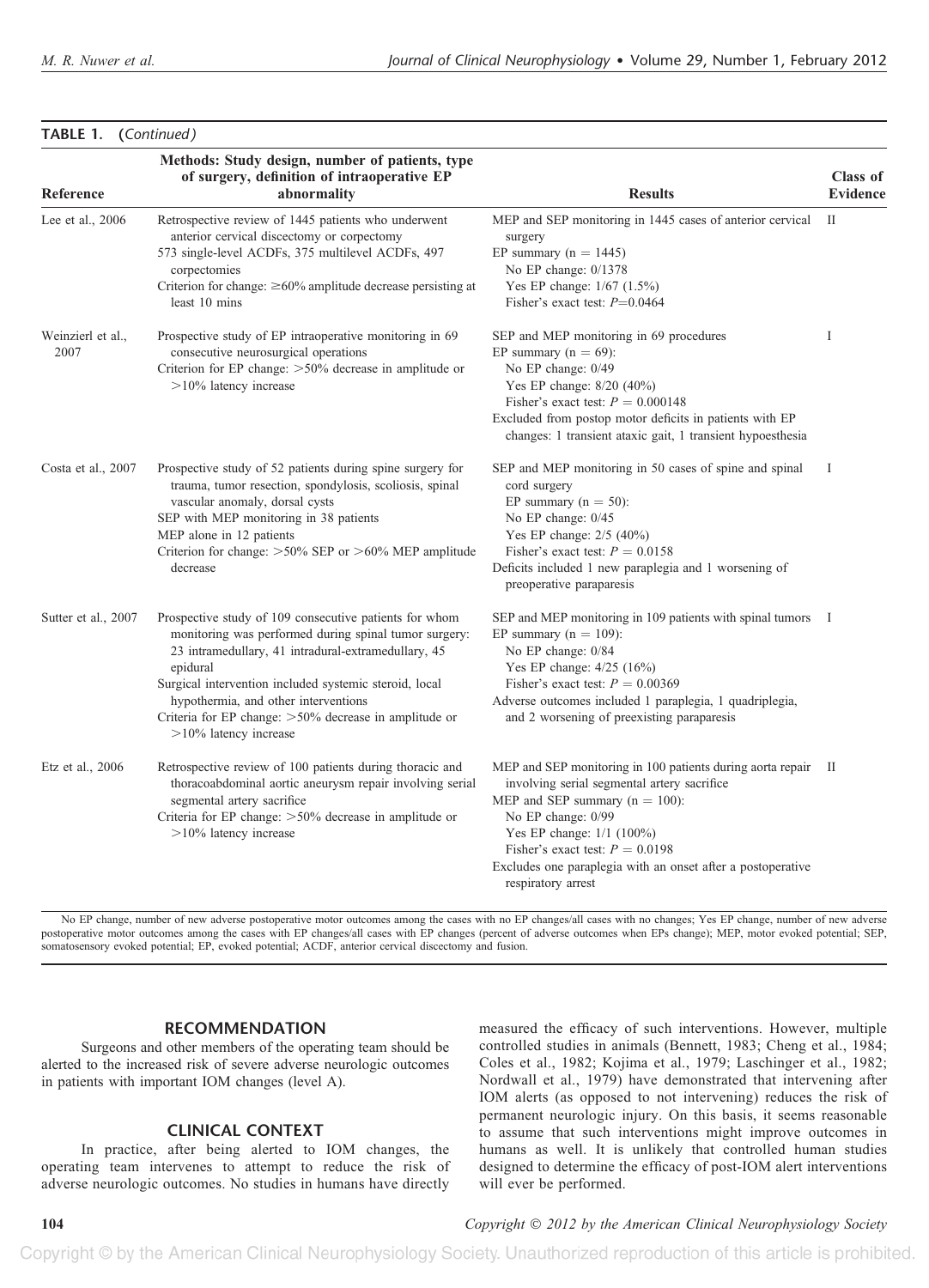This analysis did not compare MEP with SEP. The two techniques differ slightly. MEP more directly monitors the motor pathway itself. One technique may change while the other remains stable, or one may change earlier than the other. MEP requires more restrictive anesthesia requirements, causes patient movement, and has less-clear criteria for raising an alarm. SEP can localize an injury or site of ischemia more exactly. The transcranial electrical MEPs are often used intermittently because of movements that occur with the stimulus. Sometimes one technique can be accomplished throughout a case, whereas the other techniques cannot. As a result, it may be most appropriate for the surgeon, anesthesiologist, and neurophysiologic monitoring team to choose which technique(s) are most appropriate for an individual patient. Conducting both techniques together is a reasonable choice for many patients. Neither technique can predict the onset of paraplegia that is delayed until hours or days after the end of surgery. Neither technique should be considered to have perfect predictive ability when no EP change is seen; rare falsenegative monitoring has occurred (Nuwer et al., 1995, 2008).

The studies reported here varied somewhat in the criteria used to raise alerts. The specific criteria used are reported in Table 1.

These IOM studies involved a knowledgeable professional clinical neurophysiologist supervisor. These studies support performance of IOM when conducted under the supervision of a clinical neurophysiologist experienced with IOM (American Medical Association, 2006, 2008; Nuwer et al., 1995). IOM conducted by technicians alone or by an automated device is not supported by the studies reported here because these studies did not use that practice model and because there is a lack of identified well-designed published outcome studies demonstrating efficacy with those practice models.

# RECOMMENDATIONS FOR FUTURE RESEARCH

- 1. Pooling of results from a large series of well-monitored patients may permit determination if the low false-negative frequency for MEP IOM in the reported studies is a generalizable observation.
- 2. A better understanding of anterior spinal artery syndrome may help to reduce further the rate of paraplegia and paraparesis after spinal surgery.
- 3. If limitations in the techniques reviewed can be identified explicitly and methods to correct those limitations are developed, then comparisons among different monitoring techniques may be desirable.

#### AUTHOR CONTRIBUTIONS

Dr. Nuwer: drafting/revising the manuscript, study concept or design, analysis or interpretation of data, statistical analysis. Dr. Emerson: drafting/revising the manuscript, analysis or interpretation of data, statistical analysis. Dr. Galloway: drafting/revising the manuscript, study concept or design, analysis or interpretation of data. Dr. Legatt: drafting/revising the manuscript, analysis or interpretation of data. Dr. Lopez: drafting/revising the manuscript, study concept or design, analysis or interpretation of data, acquisition of data. Dr. Minahan: drafting/revising the manuscript, study concept or design, analysis or interpretation of data. Dr. Yamada: drafting/revising the manuscript, contribution of vital reagents/tools/ patients, acquisition of data, statistical analysis. Dr. Goodin: drafting/ revising the manuscript. Dr. Armon: drafting/revising the manuscript, study concept or design, analysis or interpretation of data. Dr. Chaudhry: drafting/revising the manuscript, analysis or interpretation of data. Dr. Gronseth: drafting/revising the manuscript, analysis or interpretation of data, statistical analysis. Dr. Harden: drafting/revising the manuscript, statistical analysis.

#### **DISCLOSURES**

Dr. Nuwer estimates that 20% of his clinical effort is spent on intraoperative spinal cord monitoring; serves on a scientific advisory board for Corticare; serves on editorial advisory boards for Clinical Neurophysiology, Journal of Clinical Neurophysiology, Practical Neurology, and Medical Economics; receives publishing royalties for Intraoperative Neurophysiologic Monitoring (Cambridge University Press, 2010); serves as a consultant for Mattel; serves as Local Medical Director for SleepMed-Digitrace; receives research support from Bristol-Myers Squibb; holds stock in Corticare; and has provided depositions and expert testimony in medicolegal cases. Dr. Emerson has filed patents regarding Dynamic adjustable spatial granularity for EEG display and systems and methods for measuring brain activity; serves as a consultant for Persyst Development Corporation; estimates that 85% of his clinical effort is spent on intraoperative monitoring; and receives research support from Cyberkinetics Neurotechnology Systems Inc., the National Institutes of Health, NYS SCIRB, and the Epilepsy Foundation. Dr. Galloway estimates that 60% of her clinical effort is spent on intraoperative monitoring. Dr. Legatt serves on the editorial board of the Journal of Clinical Neurophysiology; holds equity in Entremed, Pfizer Inc, Teva Pharmaceutical Industries Ltd., GlaxoSmithKline, Johnson & Johnson, Schering-Plough Corp., GE Healthcare, and Proctor & Gamble; estimates that 65% of his clinical effort is spent on intraoperative monitoring; and has provided expert testimony in medicolegal cases. Dr. Lopez has received funding for travel from Cadwell Laboratories, Inc.; receives publishing royalties for Intraoperative Neurophysiologic Monitoring (Cambridge University Press, 2010); estimates that 60% of his clinical effort is spent on intraoperative monitoring; and has provided expert testimony in medicolegal cases. Dr. Minahan estimates that 60% of his clinical effort is spent on intraoperative monitoring and has provided expert testimony in medicolegal cases. Dr. Yamada estimates that 10% of his clinical effort is spent on intraoperative monitoring; serves on the editorial board of the Journal of Clinical Neurophysiology; and receives publishing royalties for Practical Guide for Clinical Neurophysiologic Testing: EEG (Wolters Kluwer/Lippincott Williams & Wilkins, 2010) and Practical Guide for Clinical Neurophysiologic Testing: EP, LTM, IOM, PSFG and NCS (Wolters Kluwer/Lippincott Williams & Wilkins, 2011). Dr. Goodin has served on scientific advisory boards for Bayer Schering Pharma and Merck Serono; has received funding for travel and honoraria for speaking and consulting from Bayer Schering Pharma, Teva Pharmaceutical Industries Ltd., Novartis, and Merck Serono; has received speaker honoraria from Bayer Schering Pharma; has received research support from Bayer Schering Pharma and Novartis; has served as an expert witness in medicolegal cases; and holds equity interest in Teva Pharmaceutical Industries Ltd. and Biogen Idec. Dr. Armon has served on a scientific advisory board for Avanir Pharmaceuticals; serves on the editorial boards of Neurology and emedicine Neurology; has received honoraria from Medscape Today; receives publishing royalties from emedicine. com for updating electronic chapters and from UpToDate; has received research support from Avanir Pharmaceuticals, Schwartz Biomedical, LLC, the National Institutes of Health, and the Swiss PFO-Consortium; and has served as an expert witness in medicolegal cases. Dr. Chaudhry serves on the editorial board of *Neurologist*; is an inventor on patent(s) regarding Total Neuropathy Score (TNS)-a score for evaluating

Copyright  $\odot$  2012 by the American Clinical Neurophysiology Society 105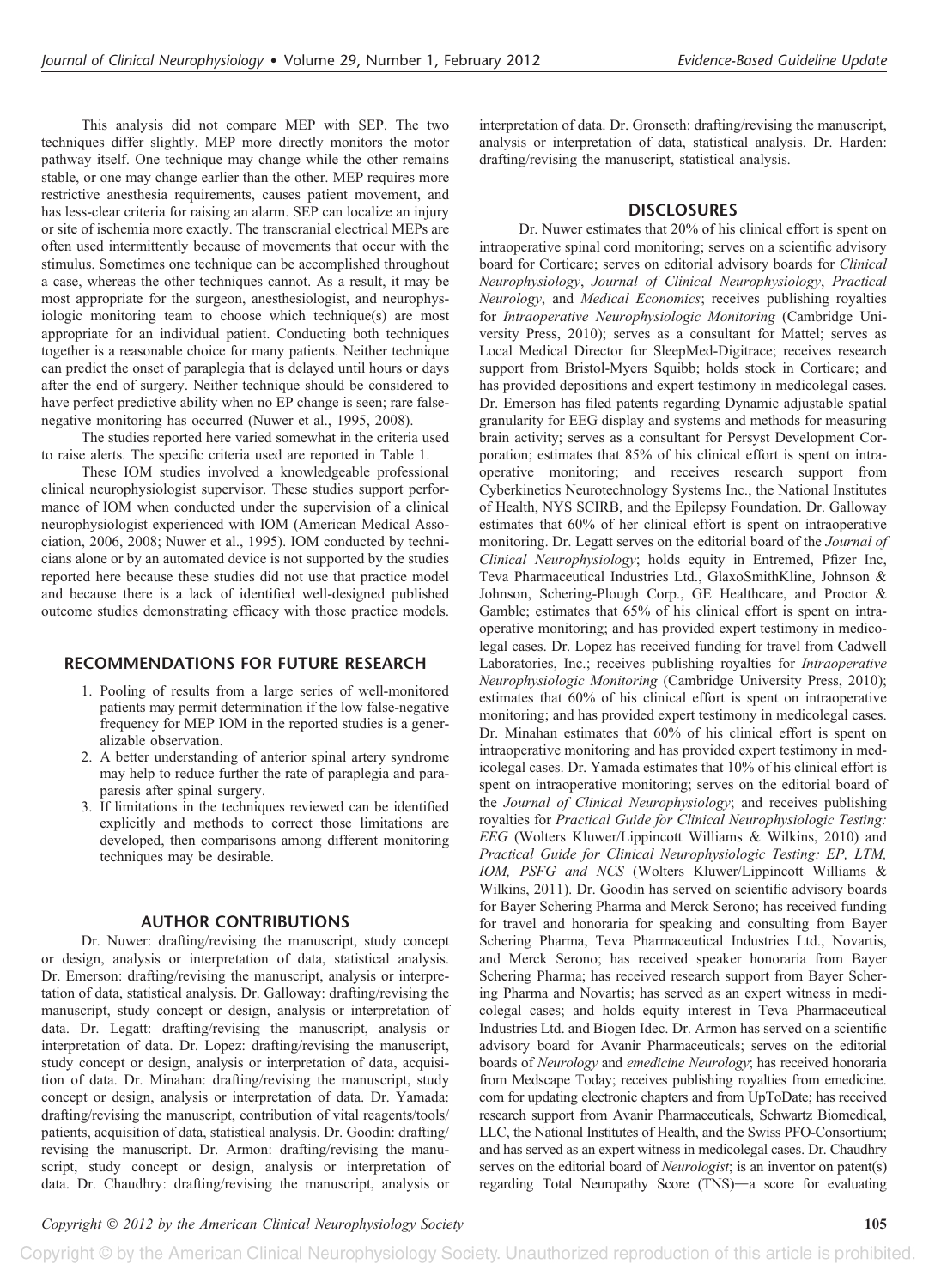peripheral neuropathies, for which he receives technology royalties from Abbott, Johnson & Johnson, and Sanofi-Aventis; receives publishing royalties for Harrison's Principles of Internal Medicine, 17th edition (McGraw Hill Companies, Inc., 2008); estimates that 40% of his clinical effort is spent on nerve conduction studies; has given expert testimony for the Department of Health and Human Services Vaccine Injury Compensation program; and receives research support from the Neuropathy Association and Nutricia. Dr. Gronseth serves as an editorial advisory board member of Neurology Now; serves on a speakers' bureau for Boehringer Ingelheim; and receives honoraria from Boehringer Ingelheim and the American Academy of Neurology. Dr. Harden serves on a scientific advisory board for Upsher-Smith Laboratories, Inc.; serves on speakers' bureaus for and has received speaker honoraria from Glaxo-SmithKline, UCB, and Lundbeck, Inc.; serves on the editorial boards of Epilepsy Currents and Epilepsy Research; receives publishing royalties from UpToDate, Inc.; and receives research support from Forest Laboratories, Inc., the Epilepsy Foundation, and the Milken Family Foundation.

# Funding and Support

This evidence-based guideline was funded by the American Academy of Neurology and the American Clinical Neurophysiology Society. No author received honoraria or financial support to develop this document.

# APPENDIX 1

# Therapeutics and Technology Assessment Subcommittee Members 2009-2011

Janis M. Miyasaki, MD, MEd, FAAN (Co-Chair); Cynthia L. Harden, MD (Co-Chair); Richard M. Camicioli, MD; Terry D. Fife, MD, FAAN; Jonathan Hosey, MD, FAAN (Ex-Officio); Cheryl Jaigobin, MD; Barbara S. Koppel, MD, FAAN; Jason Lazarou, MD; Alexander Rae-Grant, MD; William H. Theodore, MD, FAAN.

# APPENDIX 2

# Mission Statement of the Therapeutics and Technology Assessment Subcommittee

The Therapeutics and Technology Assessment Subcommittee provides rigorous, relevant, timely evidence-based reviews of new, emerging, or established therapeutic agents and technologies in the field of neurology.

# APPENDIX 3

### Complete MEDLINE Search Strategy

While the staff of HealthSearch makes every effort to ensure that the information gathered is accurate and up-to-date, HealthSearch disclaims any warranties regarding the accuracy or completeness of the information or its fitness for a particular purpose. HealthSearch provides information from public sources both in electronic and print formats and does not guarantee its accuracy, completeness, or reliability. The information provided is only for the use of the Client, and no liability is accepted by HealthSearch to third parties.

Database: Ovid MEDLINE(R) <1996 to April Week 3 2008> Search Strategy

- 1. Monitoring, Intraoperative/ (7608)
- 2. exp Spinal Cord/ (22700)

4. spinal cord monitor:.mp. (94)

- 5. Evoked Potentials, Motor/ (3266)
- 6. (motor adj2 evoked adj2 response\$1).mp. (132)
- 7. Evoked Potentials, Somatosensory/ (3871)
- 8. (somatosensory adj2 evoked adj2 response\$1).mp. (114)
- 9. (intraoperative adj2 neurophysiology).tw. (15)
- 10. (intraoperative adj2 somatosensory adj2 monitoring). tw. (3)
- 11. (sep adj2 monitoring).tw. (62)
- 12. Scoliosis/ (3578)
- 13. exp Spinal Cord Neoplasms/ (2248)
- 14. (spinal adj2 tumo?r\$1).tw. (868)
- 15. Spinal Fractures/ (4738)
- 16. exp Spinal Cord Injuries/ (12944)
- 17. Arteriovenous Malformations/ (2152)
- 18. (spinal adj2 avm\$1).tw. (55)
- 19. scoliosis.tw. (3911)
- 20. Aortic Coarctation/ (1738)
- 21. exp Neurosurgical Procedures/ (41808)
- 22. Operating Rooms/ (2875)
- 23. exp surgical procedures, operative/ (757407)
- 24. (21 or 22 or 23) and 2 (3016)
- 25. (aortic adj2 coarctation).tw. (919)
- 26. 2 and 17 (148)
- 27. or/1,3,9-10 (7613)
- 28. or/12-16,18-20,24-26 (28543)
- 29. 27 and 28 (429)
- 30. or/4-8,11 (6853)
- 31. or/12-16,18-20,25-26 (26249)
- 32. or/21-23 (759245)
- 33. 30 and 31 and 32 (221)
- 34. 29 or 33 (507)
- 35. limit 34 to (humans and  $yr="2005 2008"$  and (case reports or clinical trial or comparative study or controlled clinical trial or evaluation studies or journal article or meta analysis or multicenter study or randomized controlled trial or research support, nih, extramural or research support, nih, intramural or research support, non us gov't or research support, us gov't, non phs or research support, us gov't, phs or twin study or validation studies)) (137)
- 36. limit 34 to (humans and  $yr="2005 2008"$  and (clinical conference or comment or congresses or editorial or letter or news or practice guideline or "review")) (32)
- 37. 35 not 36 (109)

#### APPENDIX 4

#### Complete EMBASE Search Strategy

While the staff of HealthSearch makes every effort to ensure that the information gathered is accurate and up-to-date, HealthSearch disclaims any warranties regarding the accuracy or completeness of the information or its fitness for a particular purpose. HealthSearch provides information from public sources both in electronic and print formats and does not guarantee its accuracy, completeness, or reliability. The information provided is only for the use of the Client, and no liability is accepted by HealthSearch to third parties.

Database: EMBASE <1980 to 2008 Week 17> Search Strategy

- 1. patient monitoring/ (38294)
- 2. Spinal Cord/ (23301)
- 3. and/1-2 (94)
- 4. (spinal adj2 cord adj2 monitor:).mp. (395)

<sup>3. 1</sup> and 2 (254)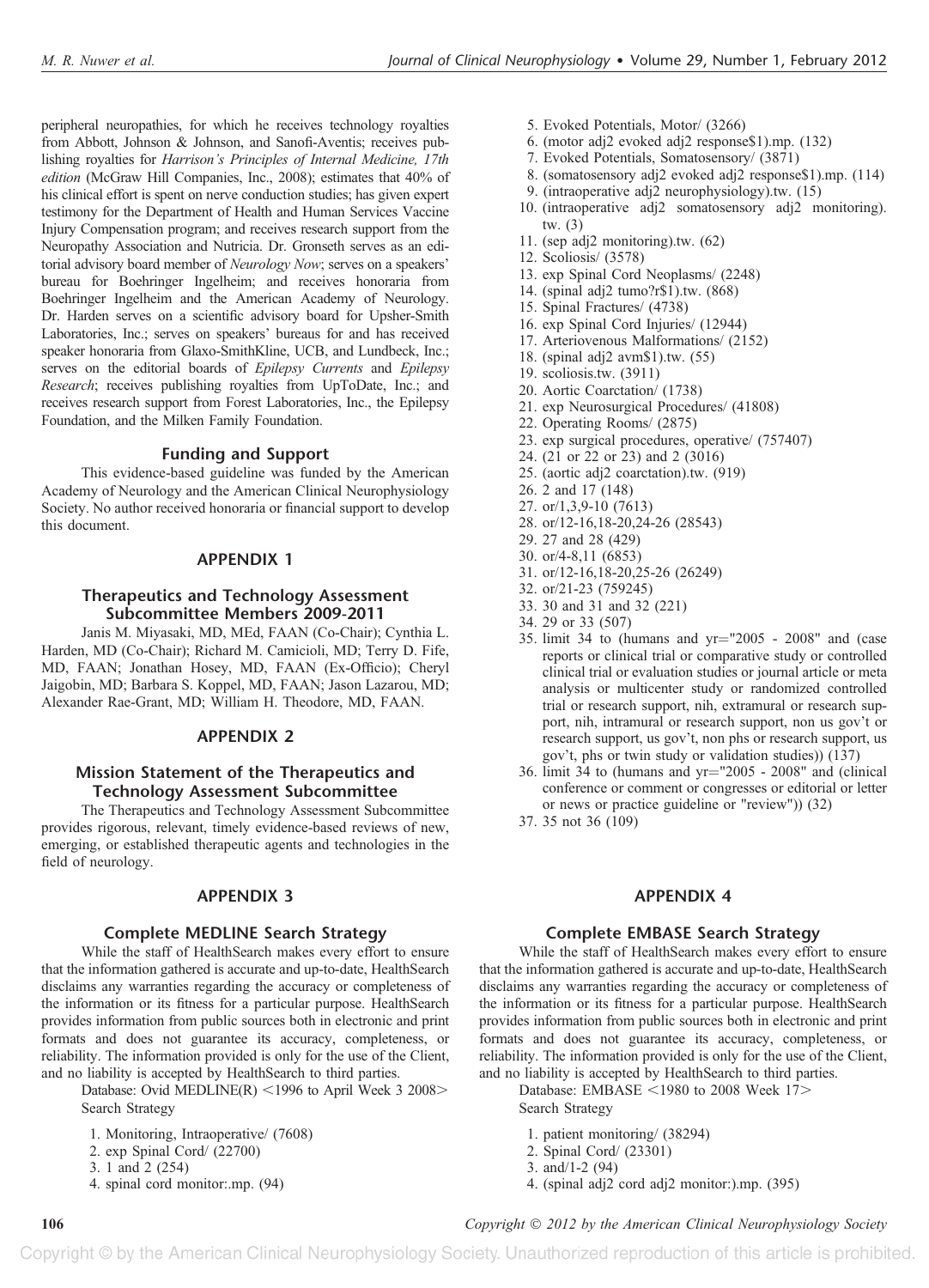- 5. neurophysiology/ (11456)
- 6. and/1,5 (227)
- 7. (intraoperative adj2 neurophysiology).tw. (15)
- 8. (intraoperative adj2 somatosensory adj2 monitoring).tw. (6)
- 9. 1 or 3 or 4 or 6 or 7 or 8 (38561)
- 10. (sep adj2 monitoring).tw. (145)
- 11. evoked muscle response/ (3373)
- 12. (motor adj2 evoked adj2 potential\$1).mp. (2433)
- 13. exp evoked somatosensory response/ (27328)
- 14. (somatosensory adj2 evoked adj2 potential\$1).mp. (5097)
- 15. (motor adj2 evoked adj2 response\$1).tw. (230)
- 16. (somatosensory adj2 evoked adj2 response\$1).tw. (391)
- 17. 10 or 11 or 12 or 13 or 14 or 15 or 16 (31104)
- 18. exp Scoliosis/ (8532)
- 19. exp Spinal Cord Tumor/ (3992)
- 20. (spinal adj2 tumo?r\$1).tw. (1531)
- 21. scoliosis.tw. (6971)
- 22. exp Spine Fracture/ (9466)
- 23. (spin\$2 adj2 fracture\$1).tw. (1911)
- 24. (spin\$2 adj2 arteriovenous malformation\$1).tw. (274)
- 25. spin\$2 adj2 avm\$1).tw. (116)
- 26. exp Spinal Cord Injury/ (23472)
- 27. Aorta Coarctation/ (4065)
- 28. (aort\$2 adj2 coarctation).tw. (1607)
- 29. Arteriovenous Malformation/ (5510)
- 30. 2 and 29 (115)
- 31. 18 or 19 or 20 or 21 or 22 or 23 or 24 or 25 or 26 or 27 or 28 or 30 (50565)
- 32. neurosurgery/ (17898)
- 33. exp spinal cord surgery/ (12343)
- 34. dorsal rhizotomy/ (557)
- 35. 33 not 34 (11786)
- 36. exp spine surgery/ (23516)
- 37. exp Surgical Technique/ (467261)
- 38. operating room/ (5763)
- 39. 32 or 37 or 38 (484754)
- 40. 2 and 39 (684)
- 41. 35 or 36 or 40 (26474)
- 42. 9 and 31 (656)
- 43. 17 and 31 and 41 (281)
- 44. 42 or 43 (801)
- 45. limit 44 to (human and yr="2005 2008" and journal) (227)
- 46. limit 44 to (human and  $yr="2005 2008"$  and (book or conference paper or editorial or erratum or letter or note or proceeding or report or "review" or short survey)) (105)
- 47. 45 not 46 (122)

# APPENDIX 5

#### Classification of Evidence for Diagnostic Accuracy

- 1. Class I: A cohort study with prospective data collection of a broad spectrum of persons with the suspected condition, using an acceptable reference standard for case definition. The diagnostic test is objective or performed and interpreted without knowledge of the patient's clinical status. Study results allow calculation of measures of diagnostic accuracy.
- 2. Class II: A case control study of a broad spectrum of persons with the condition established by an acceptable reference standard compared to a broad spectrum of controls or a cohort study where a broad spectrum of persons with the suspected condition where the data was collected

retrospectively. The diagnostic test is objective or performed and interpreted without knowledge of disease status. Study results allow calculation of measures of diagnostic accuracy.

- 3. Class III: A case control study or cohort study where either persons with the condition or controls are of a narrow spectrum. The condition is established by an acceptable reference standard. The reference standard and diagnostic test are objective or performed and interpreted by different observers. Study results allow calculation of measures of diagnostic accuracy.
- 4. Class IV: Studies not meeting class I, II, or III criteria, including consensus, expert opinion, or a case report.

#### APPENDIX 6

#### Classification of Recommendations

- 1.  $A =$  Established as effective, ineffective, or harmful (or established as useful/predictive or not useful/predictive) for the given condition in the specified population. (Level A rating requires at least two consistent class I studies. [In exceptional cases, one convincing class I study may suffice for an "A" recommendation if 1) all criteria are met, 2) the magnitude of effect is large {relative rate improved out $come > 5$ , and the lower limit of the confidence interval is  $>2$ }]).
- 2.  $B =$  Probably effective, ineffective, or harmful (or probably useful/predictive or not useful/predictive) for the given condition in the specified population. (Level B rating requires at least one class I study or two consistent class II studies.)
- 3.  $C =$  Possibly effective, ineffective, or harmful (or possibly useful/predictive or not useful/predictive) for the given condition in the specified population. (Level C rating requires at least one class II study or two consistent class III studies.)
- 4.  $U =$  Data inadequate or conflicting; given current knowledge, treatment (test, predictor) is unproven.

#### Disclaimer

This statement is provided as an educational service of the AAN and ACNS. It is based on an assessment of current scientific and clinical information. It is not intended to include all possible proper methods for care of a particular neurologic problem or all legitimate criteria for choosing to use a specific procedure. Neither is it intended to exclude any reasonable alternative methodology. The AAN and ACNS recognize that specific patient care decisions are the prerogative of the patient and the physician caring for the patient, based on all of the circumstances involved. The clinical context section is made available to place the evidence-based guideline into perspective with current practice habits and challenges. No formal practice recommendation should be inferred.

# Conflict of Interest

The AAN and ACNS are committed to producing independent, critical, and truthful clinical practice guidelines (CPGs). Significant efforts are made to minimize the potential for conflicts of interest to influence the recommendations of this CPG. To the